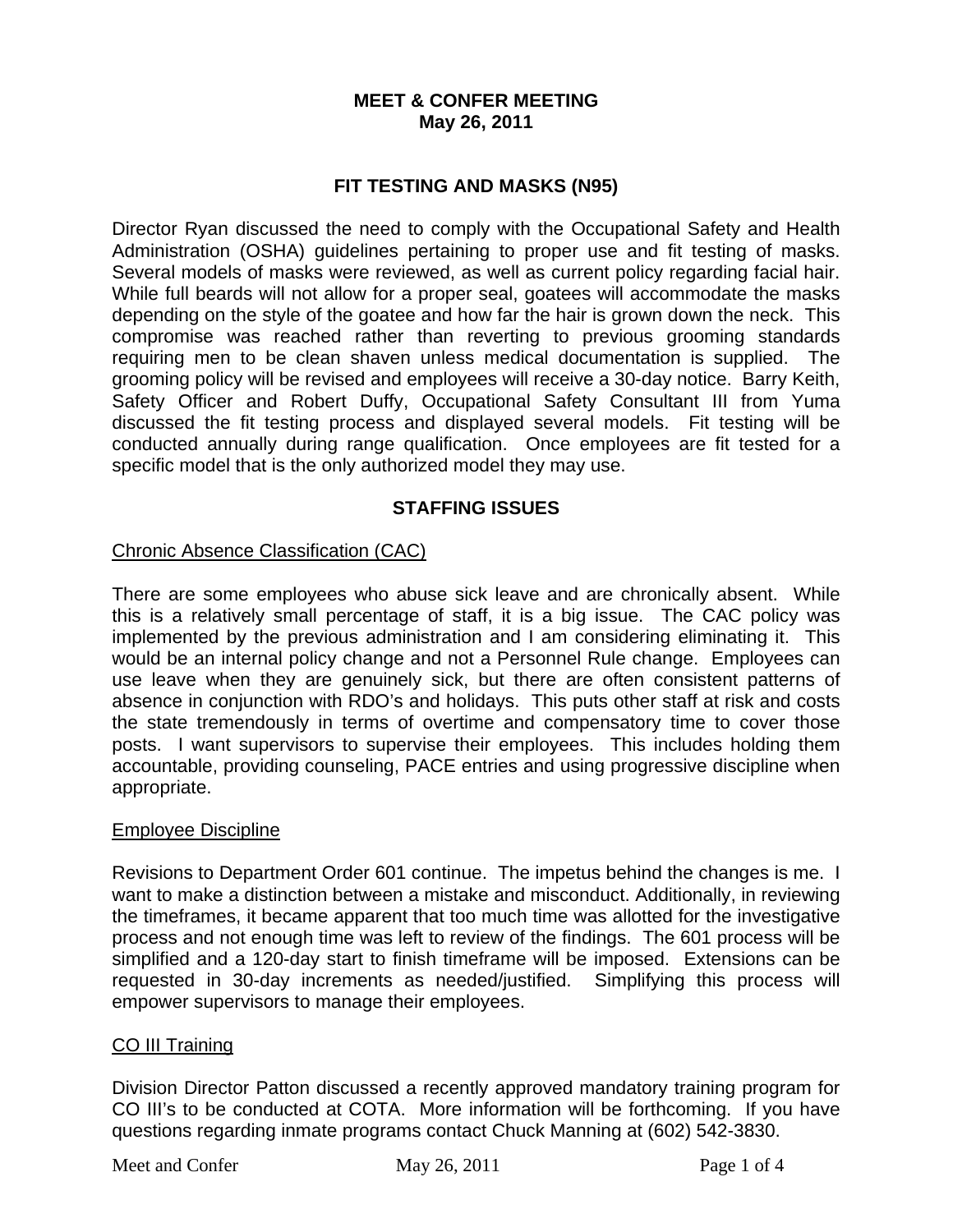### **Staff Rotation**

The initial rotation of employees who had been in a position for three years or more is now 100% complete. It took five quarters to do it, but 97% of employees who were required to rotate kept the same shift and 90% kept at least one of their two RDO's. Rotation will continue with significantly fewer staff being affected each quarter.

### Collapsing Posts

Division Director Patton discussed questions raised after the last Director's Open Letter was published. To clarify, critical posts will not be collapsed, but that does not mean that all posts will be filled all the time. Priority posting charts are used within each unit.

### Assaults

Offender Operations reviews the morning report and evaluates/rates all Serious Incident Reports (SIR) related to staff assaults. Overall we're doing a better job of reporting the incidents and this provides valuable information for the Legislature.

### **BUDGET**

The budget is in. The furlough program is suspended and I don't believe there will be a need for them to be reinstituted. As an agency we fared well compared to other agencies. The Governor and Legislature are very supportive of public safety and our department.

### New CO Positions

The Governor supported a request to establish 102 CO II positions per year for three years in order to replace 306 positions abolished by the previous administration. The Legislature did not authorize the positions. We will keep trying. Overtime will continue to be authorized and funded through vacancy savings in order to maintain or enhance safety/security.

#### Population Management

For the first time since 1971, we've experienced negative growth. We have 400 fewer inmates than we had a year ago. We have no indication of why this trend is occurring or when it will end. As a result, some temporary beds will be taken offline to eliminate density within specific units. Additionally, plans are underway for Winchester to house general population inmates; moves will occur within the next 30 days. Protective custody will continue to be an issue and more units will slowly be converted to house this special population. From a population management standpoint, this custody level presents the biggest challenge. Contract beds at Kingman are being methodically filled with minimum and level 3 inmates. This is intended to free up other beds until new beds come online in 2013.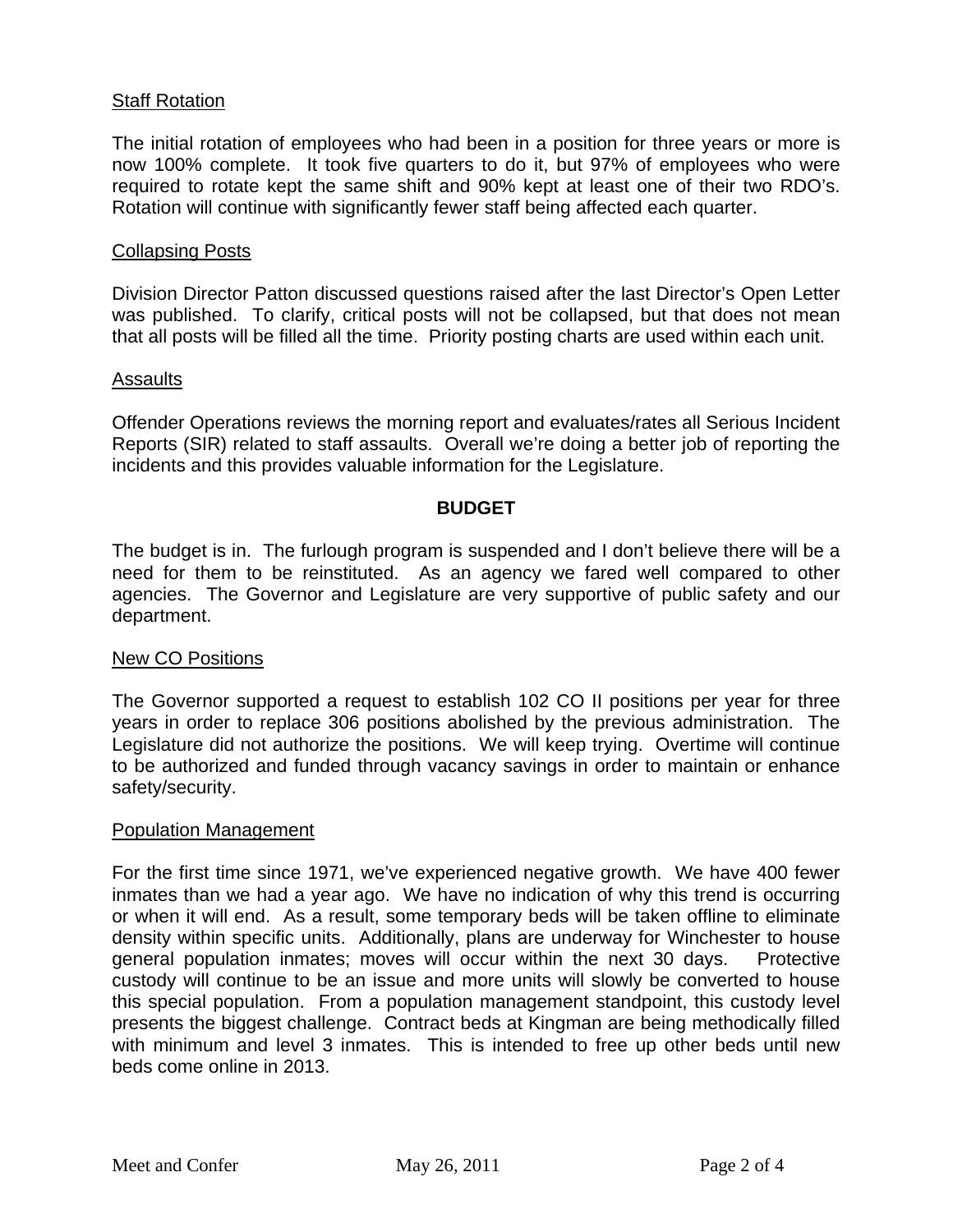## Retirement System Reform

Division Director Krause provided an overview of Pension Reform outcomes. The Legislature reviewed all the funds. Changes to retirement eligibility do not affect current employees. Detailed information is available on the Intranet.

### Personnel System Reform

Some consideration was given to reforming the current personnel system, but it did not occur. I don't know if the issue will be reintroduced next year.

# **REQUEST FOR PURCHASE (RFP) UPDATES**

### Inmate Store

The Inmate Store RFP is in the evaluation phase. It was protested by a responder and canceled and reissued. I hope an award will be made shortly.

### 5,000 Beds

This RFP is currently under evaluation. Statutorily it must be reviewed by the JLBC and the Board of Supervisors must approve the short listed site before an award can be made. The JLBC conducts their last hearing on June 9<sup>th</sup> and are scheduled to break until September. I have a feeling they may return in July or August.

### Health Services Privatization

The same issues with the JLBC apply to this RFP. The Request for Information will be issued tomorrow. Interested parties will have 30-days to respond. We can't meet to prepare/finalize the RFP if the JLBC is not back to conduct the hearings.

### **ADC MAINTENANCE FUND**

The Cheyenne kitchen was damaged in a storm. The roof is condemned and repairs will cost \$2 million. We received \$4.6 million for building and renewal. Most of that will be used on locks and perimeter security systems. Legislation was passed which mandates a 1 time only \$25.00 visitation application fee for anyone over the age of 18. The funds will go directly into the maintenance fund. Additionally, ACI is annually "swept" of funds. The funds were previously deposited into the General Fund; they will now be routed to our maintenance fund.

### **EMPLOYEE ORGANIZATIONS**

I continue to receive complaints regarding unauthorized recruitment activities at the institutions. I am urging you to follow policy regarding solicitation and recruitment. If this continues I will revise the policy and suspend the offending organizations.